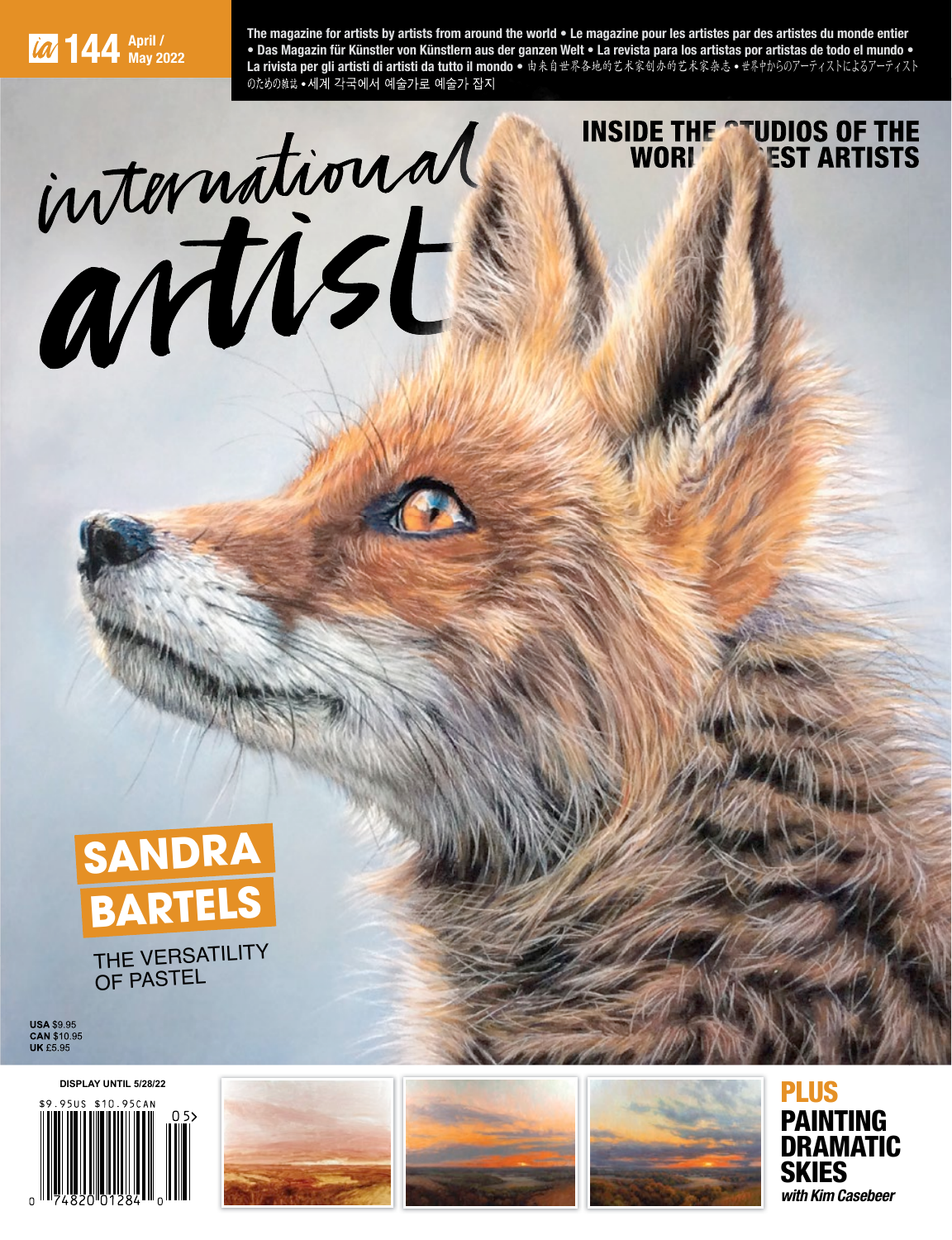

### **Ginny Page Copenhagen, Denmark,** *The Resurrection*, oil on panel, 21½ x 21" (55 x 53 cm)

#### Finalist

#### *My Inspiration*

Eggs have always fascinated me due to their simple but cleverly designed shapes. Though fragile and pretty, their shells are strong enough to encase and protect a tiny embryo, keeping it safe until a new life emerges and then the whole process continues. Many of my paintings have a hidden symbolism, which often refers to the transience of life in general. The meticulous craftsmanship of the still life masters from the 17<sup>th</sup> century continue to inspire me.

#### *My Design Strategy*

I created a circular composition symbolizing the circle of life. The bowl with its intricate blue speckled pattern complimented the freckled tints on the eggs. The damaged brick contrasted with the delicacy of the eggs and the lightly floating feather. Some of these eggs are from birds that I rescued and hatched! The feather was a reminder from my beloved one-legged pet pea hen to show my gratitude for the simple joy of nurturing.

#### *My Working Process*

On my smooth gessoed panel I measure

out the golden section and draw out my motif accordingly. The largest areas are blocked out first. I paint an entire layer each day and then allow it to dry overnight. The pattern on the bowl is built up in multiple translucent layers using a limited palette. The feather is added last when the background is complete. A thin coat of retouching varnish is applied when dry.

#### *Contact Details*

- » **Email: art@ginnypage.dk**
- » **Website: www.ginnypage.dk**